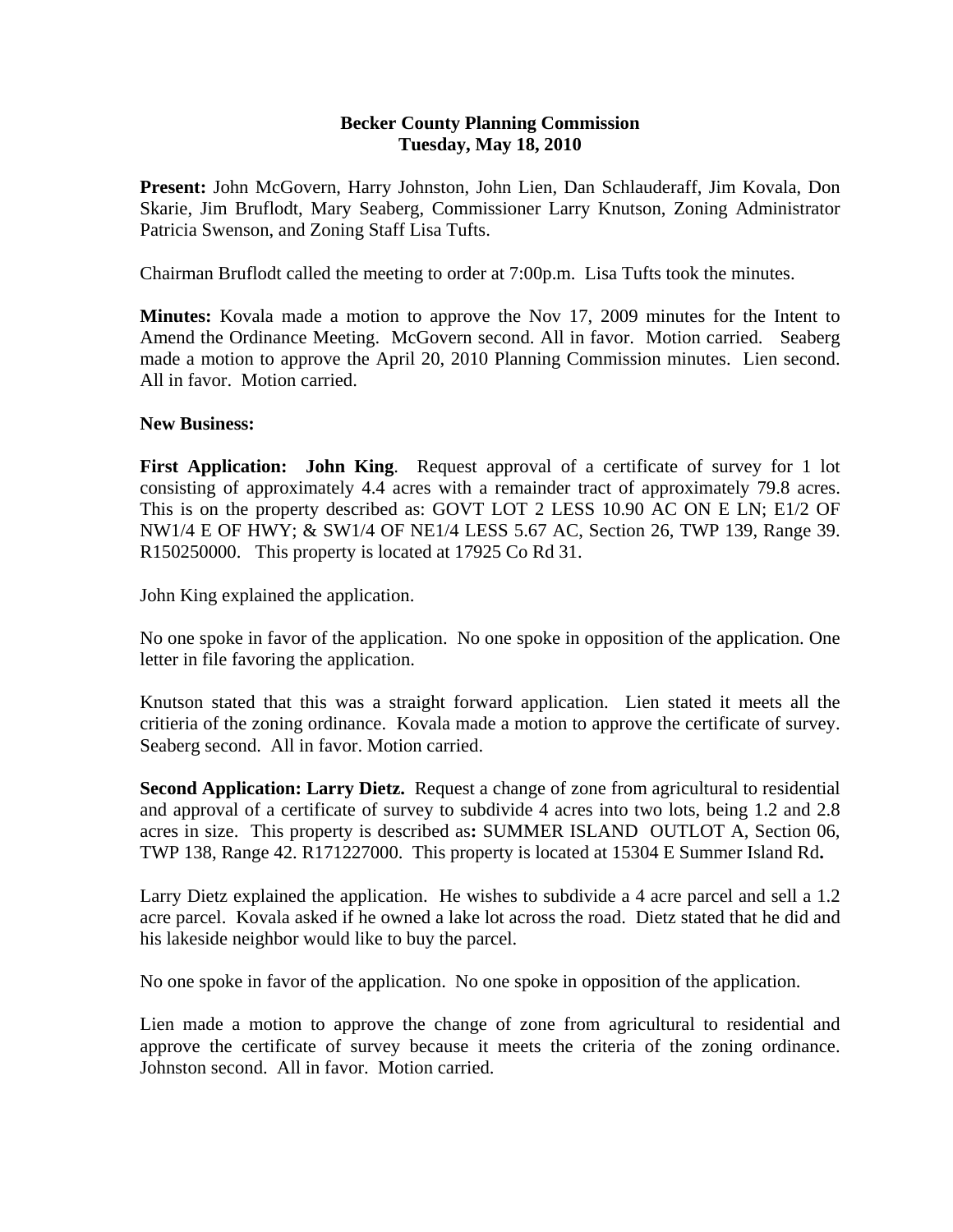**Third Application: Jim Shaw**, Request approval of a change of zone from agricultural to residential and approval of a certificate of survey to subdivide 3.68 acres into 2 lots (2.4 and 1.28 acres in size). This property is described as: PT GOVT LOTS 2 & 3 BEG 288.05' NW & 69.21' NE OF MOST ELY COR L2 CHARMONY BCH';TH N AL E LN OF RD 145.32',NE 86.58',TH 25' N TO NELY COR L10 CHARMONY BCH TH E 116.69',SE 331.53',TH E 328.08',S 209.10',W 504.63' & NW 215.57' TO POB, Section 28, TWP 138, Range 41. R190533000. This property is located at 11468 Co Hwy 17.

Scott Walz, land surveyor, explained the application. Shaw owns a nonriparian lot near Lake Melissa. He would like to subdivide it into two residential lots that meet the critieria of the zoning ordinance. Kovala asked if this was the same property that Shaw had sought approval of rental storage units on. Walz stated that this is that same property.

Bill Jordan spoke in favor of the application on behalf of Diane and Bob Hillert. Gail Hahn, Lakeview Twp, stated that the township has no objection.

No one spoke in opposition of the application.

One letter in the file in support of the change of zone.

Johnston made a motion to approve the change of zone and certificate of survey to subdivide the property because the proposal meets the criteria of the zoning ordinance. Seaberg second. All in favor. Motion carried.

**Fourth Application: Jeffrey and Susan Trosen**. Request approval of an after-the-fact conditional use permit to install retaining walls in the shore impact zone (app. 18 ft from Ordinary High Water Mark) for erosion control purposes This property is described as, PT LOT 3 A 50' LOT ON TURTLE LAKE KNOWN AS LOT C & PT LOT 3 KNOWN AS NWLY 24' OF LOT D ON TURTLE LAKE, Section 07, TWP 138, Range 43. R060125000. This property is located at 14322 115th Ave.

Charles Ramstad, attorney for Trosen, had Mr. Trosen explained the application. Trosen purchased the property in 1999, and it had erosion problems at that time. In 2008 Trosen applied for a site permit to rebuild his house. As part of that permit he was required to mitgate the reduced lake set back of 87 feet by installing a 15 foot by 50 foot vegetative buffer. Trosen explained that the stormwater from Turtle Lake Heights parcels has always drained through his yard to the lake. He wanted to improve the erosion problem and installed several french drains to help slow the water from running directly into the lake. A retaining wall was installed in the 1960's to curb the runoff, but it was no longer adequately performing. Mr. Trosen was under the impression that building a new retaining wall was approved under his mitigation plan. Ramstad stated that it may look like Trosen was purposely avoiding regulations, but that is not the case. He honestly believed he could proceed with his plans as long as the required buffer was put in place. He didn't realize that there were additional regulations for retaining walls. The vegetative buffer did not get installed last year because they ran out of time. Trosen fully intends to install the vegetative buffer this year and they want to make it look extremely natural. Trosen stated that the area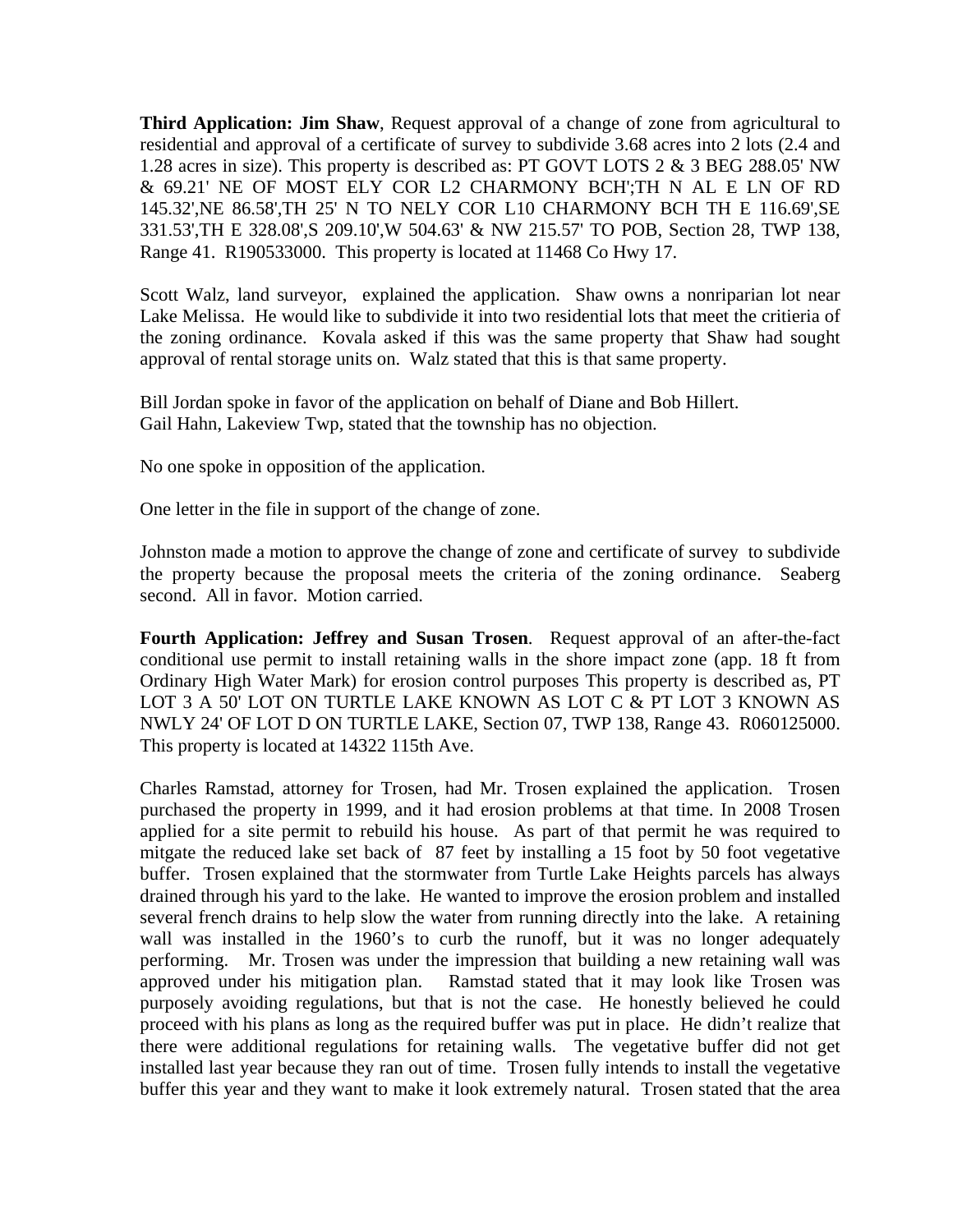drained effectively this year. Ramstad stated that the landscaper, Rosing, from Audubon installed the retaining wall and rock garden. French drains were installed on both the north and south sides of the property. Ramstad stated that an engineer has approved the performance potential of the retaining wall. Mr. Trosen stated that prior to this year, the runoff ran quickly across the road, created a ravine, eroded his yard and ran directly into the lake. The new drainage system prevented that from happening this spring. Mr. Ramstad stated that neighbors, Art Carlson and Bob Link, would be speaking on behalf of how well this system has worked.

Lien asked who designed the system. Trosen stated that he designed the system and had talked to several other professionals before finalizing the design including Bruce Albright, Buffalo-Red RiverWatershed District. Lien stated that there is no mention of retaining walls in the site permit application of 2008. Bruflodt clarified that Trosen thought he didn't need a permit. He also stated that the waterfront deck was built in 2000 without a permit. Bruflodt asked Trosen approximately how far the OHW was from the silt fence. Bruflodt stated that there are pictures in the file that show the old retaining wall. These pictures don't show erosion, but good lawn and the top of the old retaining wall. Kovala asked Trosen what his plans for the waterside deck were. Trosen stated that the deck will be removed. Kovala asked if the old retaining wall was still in place. Trosen stated that it is still in place and it is a single tier and further from the lake than the new retaining wall. Skarie stated that he understands that the drainage system is helping prevent erosion from the channel, but that doesn't explain the purpose of the retaining wall. Trosen stated that by building up the front lawn the water from the road is slowed down and cleaned up before entering the lake. Knutson asked who had assisted Trosen with the stormwater managament plan. Trosen restated Bruce Albright, Buffalo-Red RiverWatershed District. However, Trosen stated he did not discuss retaining walls with Mr. Albright.

Bruflodt noted that when looking down the lake shore it appears that neighboring properties are able to prevent erosion with riprap and vegetation, not retaining walls.

Art Carlson, speaking in favor of the application, lives to the south of Trosen and has shared the drainage area with the Trosen property for 35 years. In 1975, there was a large rain storm that should have run into the culvert, but instead it washed out his garden and across the Trosen property. The previous owner of the Trosen property poured a cement wall in the east/west direction to slow down the water. This helped, but occassionally during really big storms the water would hit the wall and go over it because of its volume and force. In 1977, a PVC pipe was buried to carry water underground, heavy rains from Turtle Lake Heights and the hill ran faster than that drainage system could handle and washed out the road. Carlson believes that the new drainage system Trosen has installed is much better for dealing with the neighborhood drainage issues. Carlson stated that it is an asset to the neighborhood and brought two photographs to show previous erosion problems.

Evelyn Paulson testified in favor of the application. She lives two houses from Trosen's, she bought the property from her parents 13 years ago. The spring after she bought the property she noticed that the ice was brown during the spring thaw. She determined that it was soil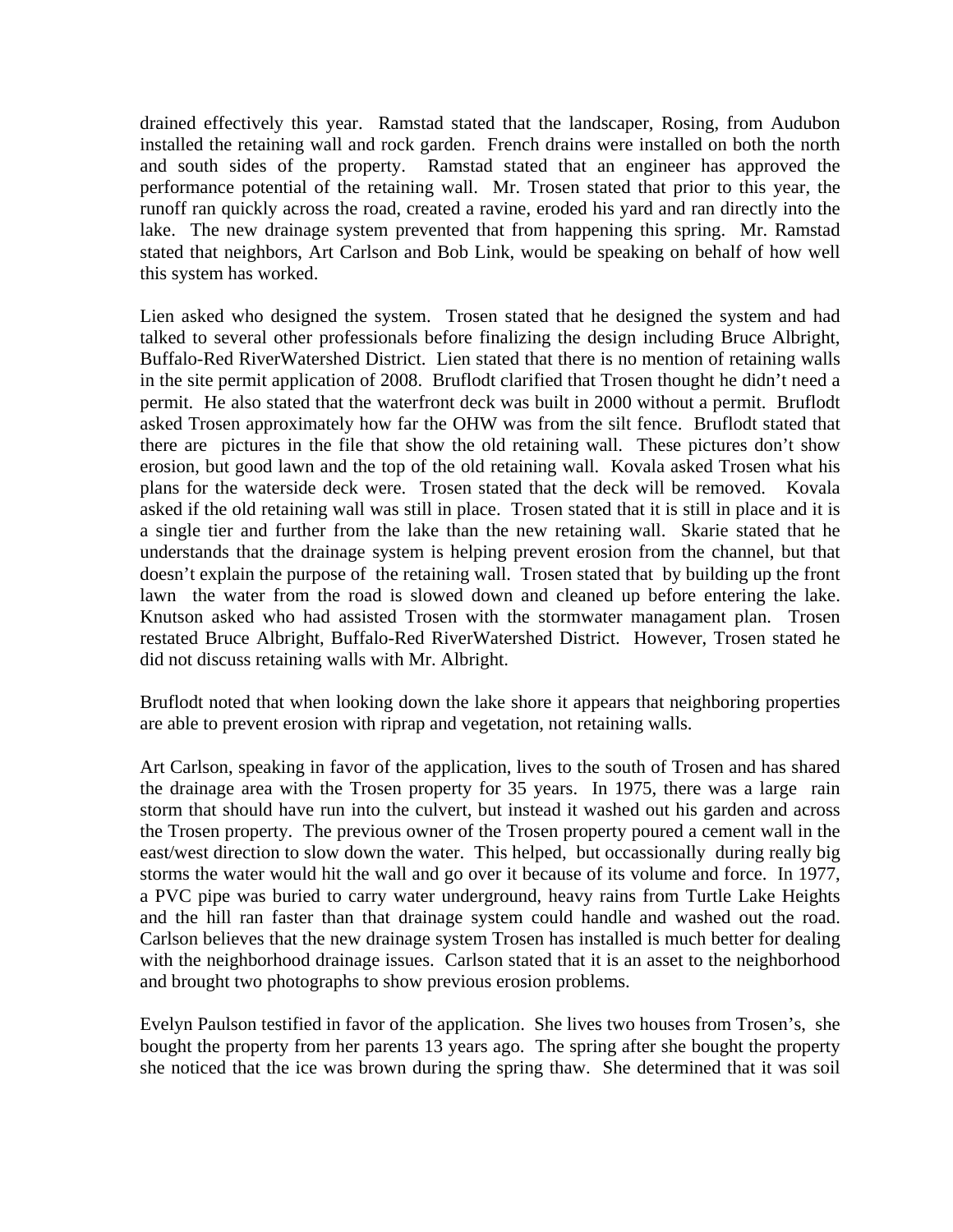washing into the lake from erosion in the area. This year, with the new Trosen system in place, there was very little brown ice.

Bob Link testified in favor of the application. He lives south of Trosen's and is the beach director. He monitors the lake and confirmed that the dirt would wash down the hill and into the lake as Evelyn stated. The water quality is much better this year. Each year there would be water that was 30 feet wide and 4 feet deep that would wash out the whole front yard. The former owners repaired this every year. The erosion didn't happen this year because of Trosen's drainage system. The water still ran across the road, but into the buffer area and without erosion. Link belives that when the planting of the vegetative buffer is complete the area will look very natural. Link stated he believes that Trosen's system has improved the area. Bruflodt stated that he understand the drainage sytem is an improvement, but what purpose does the retaining wall play in the drainage system? Link stated that the yard has been raised and water is diverted into a buffer zone, rather than washing out the front yard into the lake. The water is filtered before it enters the lake. He believes that with additional planting of trees and shrubs the water quality will be improved even more. Link stated that a French drain collects the roof and walkway runoff, then goes into another French drain.

No one spoke in opposition of the application.

Bruflodt stated he doesn't like retaining walls in the shore impact zone, even though the runoff seems to be contained. Knutson asked if the original wall was also in the shore impact zone. Swenson stated it was roughly 30 feet from lake, the shore impact zone on this recreational development lake is 50 feet from the OHW.

Lien read the CUP requirements from the ordinance (Becker County Zoning Ordinance Chapter 6, Sec. 8). He stated that all 4 of the criteria must be met to approve a CUP. The third requirement stating that the wall is to be designed by a registered professional engineer or landscape architect has not been met. Futhermore, had a professional been contacted the problems may have been avoided in the first place. Lien has a real problem with what has been done. Knutson questioned whether the erosion problem could have been taken care of without retaining walls. Bruflodt believes that berms and vegetative mitigation would have been preferable. The administive zoning staff couldn't have permitted a retaining wall and if the wall had been mentioned in the site permit, the staff would have scheduled a public hearing prior to construction of the wall. Kovala questioned how much damage would be caused by removal and stated that is asinine that it went this far without any mention of a retaining wall on any permits. Bruflodt stated that the stormwater mangement is great thoughout the rest of the project, but he is not convinced that the retaining wall prevents any erosion. Bruflodt also has a problem with the fact that the deck is still there. He stated that he hates to see people have to tear things out, but he believes that berms and vegetation would slow the water down every bit as well as the retaining wall.

Johnston stated that he believes that some of the rock should be removed and that the deck definitely needs to be removed. He believes that berms should be put in place, but is concerned that removal of the wall at this point may cause more erosion problems.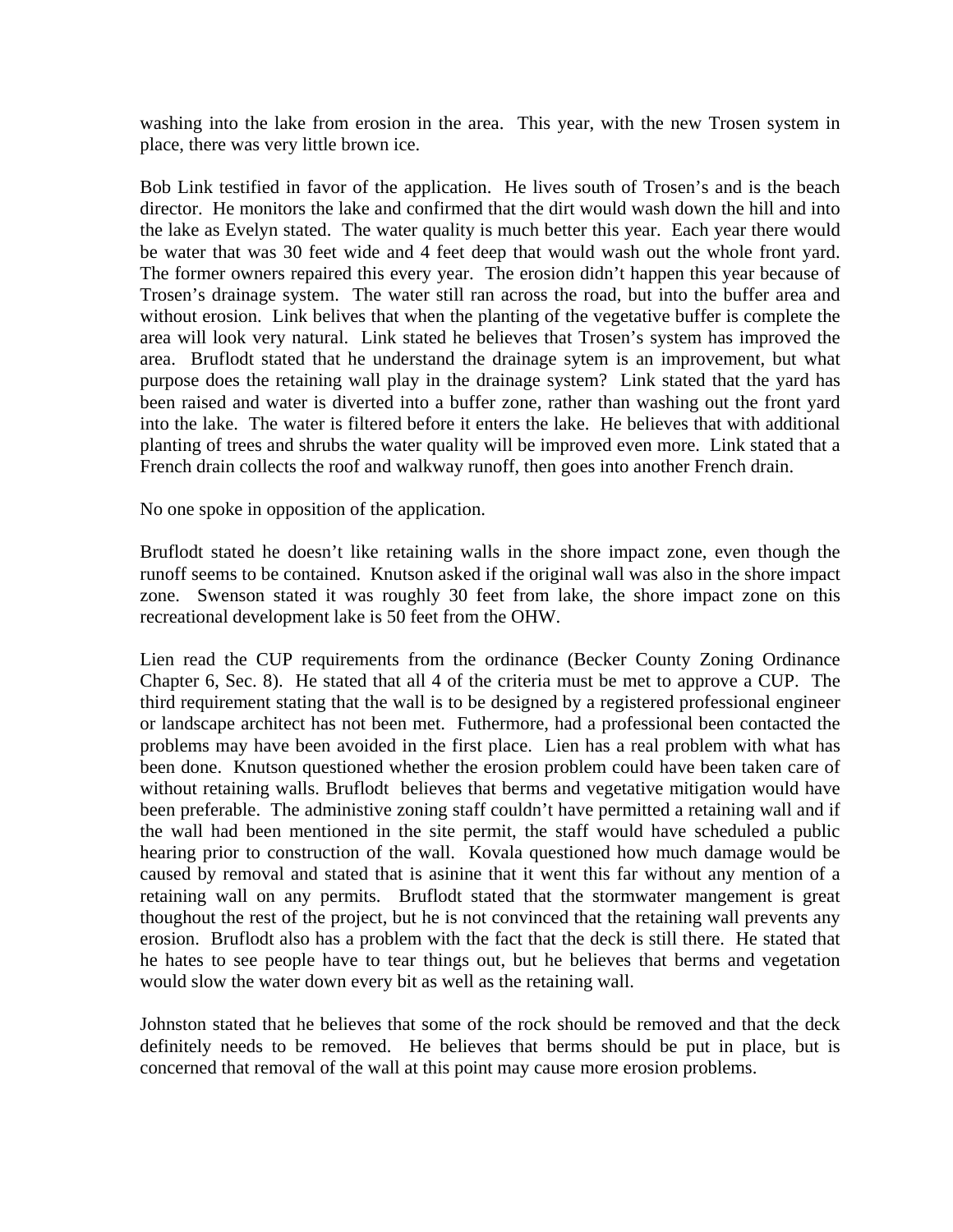Seaberg stated she believes that it needs more rock, natural berms and grass growing.

Knutson stated that an after the fact application of this magnitude puts the Board in a difficult position. The Board will be setting precedent with this decision and if we allow the retaining wall to remain, furture applicants may be more inclined to build now and ask permission later. Yet, if we make them remove it, it could cause more problems with drainage in the area. Bruflodt thinks that other alternatives should have been used rather than the retaining wall. Lien stated the he believes the retaining wall is functionally questionable and is not in favor of approving it. Skarie stated that if the proposal would have been denied before the fact there is no point in approving the application after the fact. McGovern stated that this does put the Board between a rock and hard place because we don't want everyone else to do the same. McGovern suggested increasing the fine as a deterrent.

Johnston addressed Swenson and Knutson and stated that the Ordinance should be amended to include the contractor in the penalties so that they check for appropriate permits prior to construction. Bruflodt feels similar and asked Swenson if all permits are required to be posted. Swenson stated that all permits are to be posted on the job site and that the applicant has paid a \$450 fine for an after the fact CUP application.

Lien made a motion to deny the request allowing a retaining wall in the shore impact zone as it does not meet the zoning ordinance criteria. Skarie second. Lien, Schlauderaff, McGovern, Seaberg, Skarie, Knutson voted in favor of denying the application. Kovala and Johnston opposed. Motion carried – application denied.

**Fifth Application: BM Transport**, Request a change of zone from Agricultural to Commercial. Currently, the property has a conditional use permit for a business on the agricultural property. This property is described as: PT NE1/4 of NW1/4, Section 20, TWP 138, Range 40. R030193006. This property is located at: 30358 US Hwy 10**.** 

The applicants were not present at the hearing so Swenson explained the application. The applicant has a conditional use permit to park, display, and sell truck and trailer equipment. They are currently putting for sale signs on the trailers. They would like to put up a bill board advertising their company. Per Minnesota Department of Transportation regulations, the property must be zoned commercial to allow the signage. Swenson explained that the County would no longer be able to enforce conditions if the zone is changed to commercial.

No one spoke in favor of the application. No one spoke in opposition of the application.

Bruflodt stated that there are currently several signs on that section of the highway corridor. Lien stated that commercial use is typical in the area. Johnston stated that there are two nearby businesses that are in commercial zones.

Seaberg made a motion to approve the change of zone because it is compatible with the use in the area. Kovala second. All in favor. Motion carried.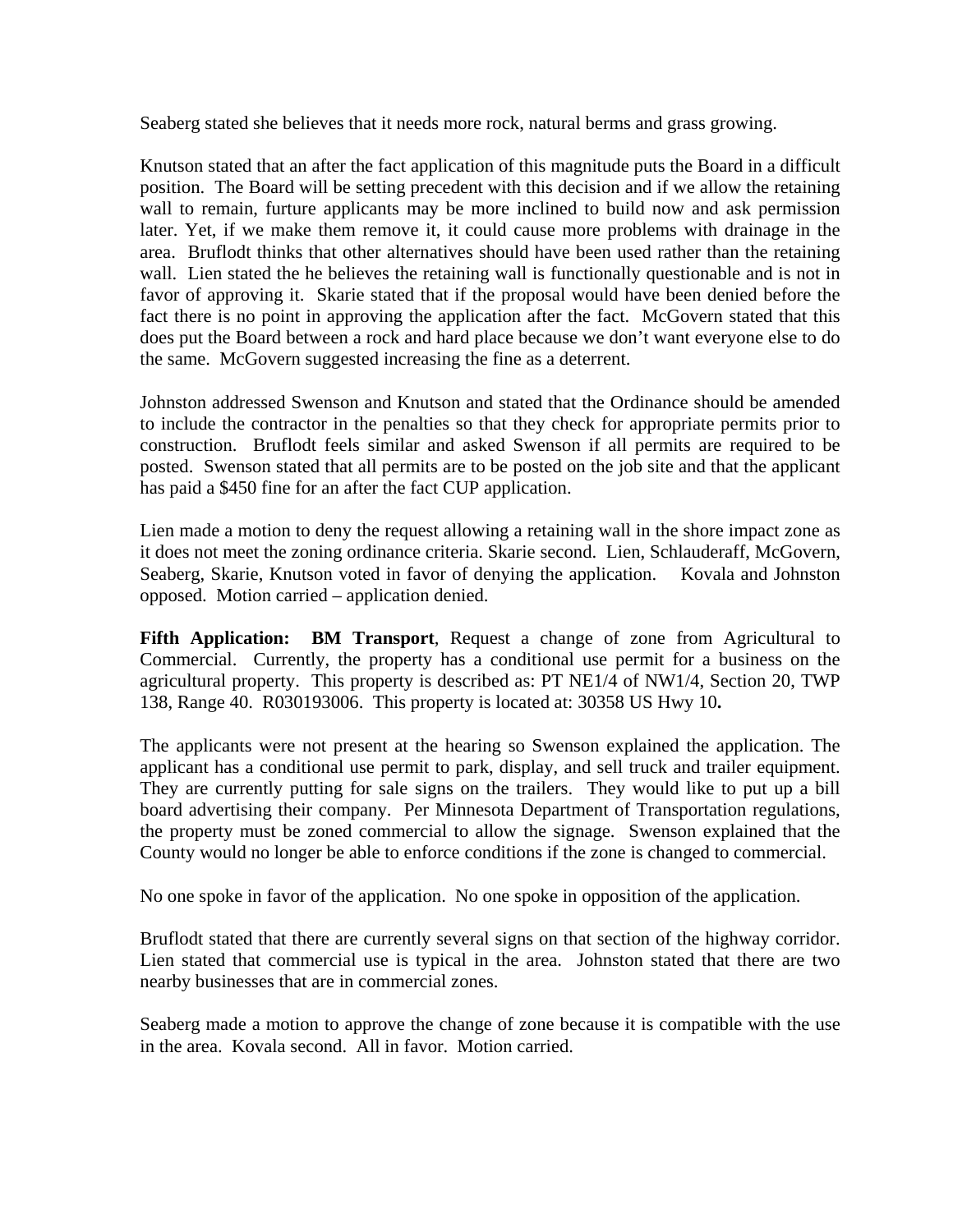**Sixth Application: Marty Solmon Construction Inc. Request a Conditional Use Permit to** operate a gravel pit. Hours of operation will be  $7 \text{ am} - 7 \text{ pm}$ , Monday – Saturday. This property is described as: PT GOVT LOT 4: COMM E QTR COR TH W 512.29' AL N LN TO WLY LN CSAH #22 & POB; CONT W 819.04' TO NW COR LOT 4, TH S 1319.64' TO SW COR, TH E 129.62', NELY 659.56', ELY 485.88' TO WLY LN CSAH #22, NLY 693.18' AL HWY, NELY 249.28' AL HWY TO POB AKA TRACT A R190170001. This property is located at West Lake Dr / Co Rd 22**.** 

Marty Solmon explained the application. He stated that he is planning on developing this lot into a residential subdivision and has had some preliminary work completed by Meadowland Surveying for the subdivision. He would like to make nice houses, on nice lots, that would have a gentler slope than the existing topography. He got a Land Alteration Permit to cut the ridge to open the site line to Co Hwy 22 and construct a temporary road. Solmon contracted with Hough to cut the road and level the site to the proper elevation. Solmon stated that he spoke to Swenson, the Pelican River Watershed District and Minnesota Pollution Control Agency and thought he got all permits necessary. The Land Alteration Permit stated that it was good until 2019. He received a call last week and was told that a Land Alteration Permit was valid for one year only and told to shut down his operation, which he has done. Solmon stated that this is not a permanent gravel pit, it is temporary to make it the lot suitable for development. He is trying to make the subdivision as desireable as possible. Antler Point will be similar to Lake Forest. Solmon donated 11 acres to the city for parks and green space. He has planted several hundred trees to keep the green space beautiful for development and has walking paths for the residents. The trees he has planted are not seedlings, but eight to ten foot trees. When he has completes the grading of the site in question, he will replant with similar sized trees. He has worked with the Becker County Zoning and Highway Departments to make a proper road and road outlet. He thought he had proper permits. The map submitted to the Zoning Department shows the area to be excavated. There is a 120 foot buffer on the west side of the property and a 400 foot buffer on east side. He has been taking out stumps, he put up silt fence, stripped the topsoil, and is taking all erosion control measures so nothing is washing down the site. He will reinstall the topsoil and reseed when he has the proper grade for a residential subdivision.

Scott Walz, land surveyor, stated he has done preliminary work on this project and it has always been a part of the plan to lower the hill. Walz stated that if the soil had been black dirt, a land altertion permit was all that would be necessary to prepare the site. However, Solmon was blessed or cursed with gravel and then the permit requirements changed.

Gene Maluski stated that he has recently moved to the area and didn't know that there would be a gravel conveyor running 12 hours a day, 6 days a week. He is upset by the noise and the dust that blows down the hill. He stated that he didn't believe that gravel stock piles, conveyors and front end loaders are typically necessary for site development and that this project is more than site preparation. The length of the project is excessive.

Donna Bursik stated that there is too much traffic in a residential area to allow gravel trucks to haul. There is too much dust and noise and this reduces the property values. Bursik is very much against the application.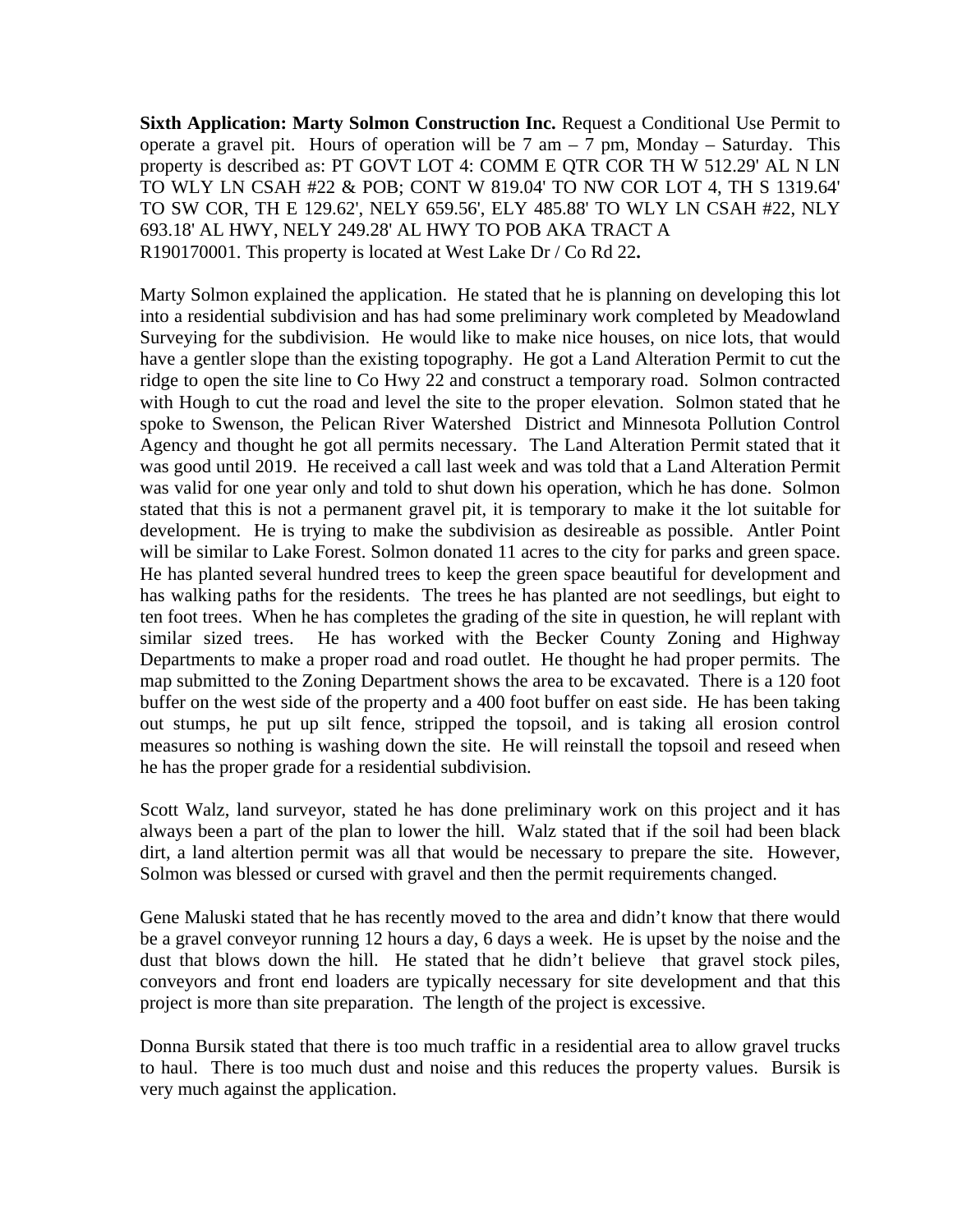Gail Hahn, Lakeview Twp, stated that the residents presented a petition in opposition to the application with 107 signatures on it. Solmon was present at the most recent township board meeting. A very lively discussion ensued as there were many Lakeview township residents in attendance. Hahn was under the assumption that Mr. Solmon was either going to revise his plan or table it. Lakeview Twp opposes the plan as presented. The revisions that came from Hough are very similar to original proposal. She believes the project should be done within a few months, not a few years. No other sand pits are located in a residential area.

Jay Schurman stated that he understands the investment rights of Solmon, but is concerned about the noise. He stated it sounded like a rock crusher was on site. If quieter method could be used he wouldn't mind the project.

Betty Larson stated that she is totally opposed to the proposal regardless of hours or days or years. She is concerned about the noise, dust, and lessening of property values.

Mr. Boeke stated he is strongly opposed to the gravel operation. He understands that a new development requires dirt movement, but 5 years is an excessive time period. He moved to the area to enjoy the peace.

Mike Hough, Hough Inc., stated he was contracted to remove gravel to get the development ready. He built the approach for the road and worked with the Becker County Highway Department and the County Weed Inspector. He has paid gravel tax to Becker County on this site for the last two quarters of 2009. Due to the abrupt need for the public hearing he created the  $1<sup>st</sup>$  plan incorrectly. It is a grading plan, not a gravel pit plan. Five years is a reasonsable time frame to grade such a subdivision. They tried to be in compliance with all of the various agencies involved with a project of this scope.

Since the complaints, they have ceased the screening operation and see no need to continue it. He anticipates that the remaining grading can be accomplished with front end loaders and trucks operation.

Kovala asked how many days it would take to move the stockpile of gravel that is currently on site. Hough stated approximately three weeks. Hough estimated that the stockpile contains 3,000 yards of gravel. Kovala asked where the remain 47,000 yards would be coming from. Hough stated that the plan is to level the hilltop and get the gravel off site to be used on other projects. Kovala asked if Hough planned to truck it off for five years. Hough explained that it is not economically feasible to go in, grade all 50,000 yards and move it offsite. He has no place to store it.

Bruflodt asked how much could be done this summer. Hough stated that 10,000 yards per year would be reasonable.

Seaberg stated that she understands that it may not be financial feasible to move it all offsite, but stated that it was possible.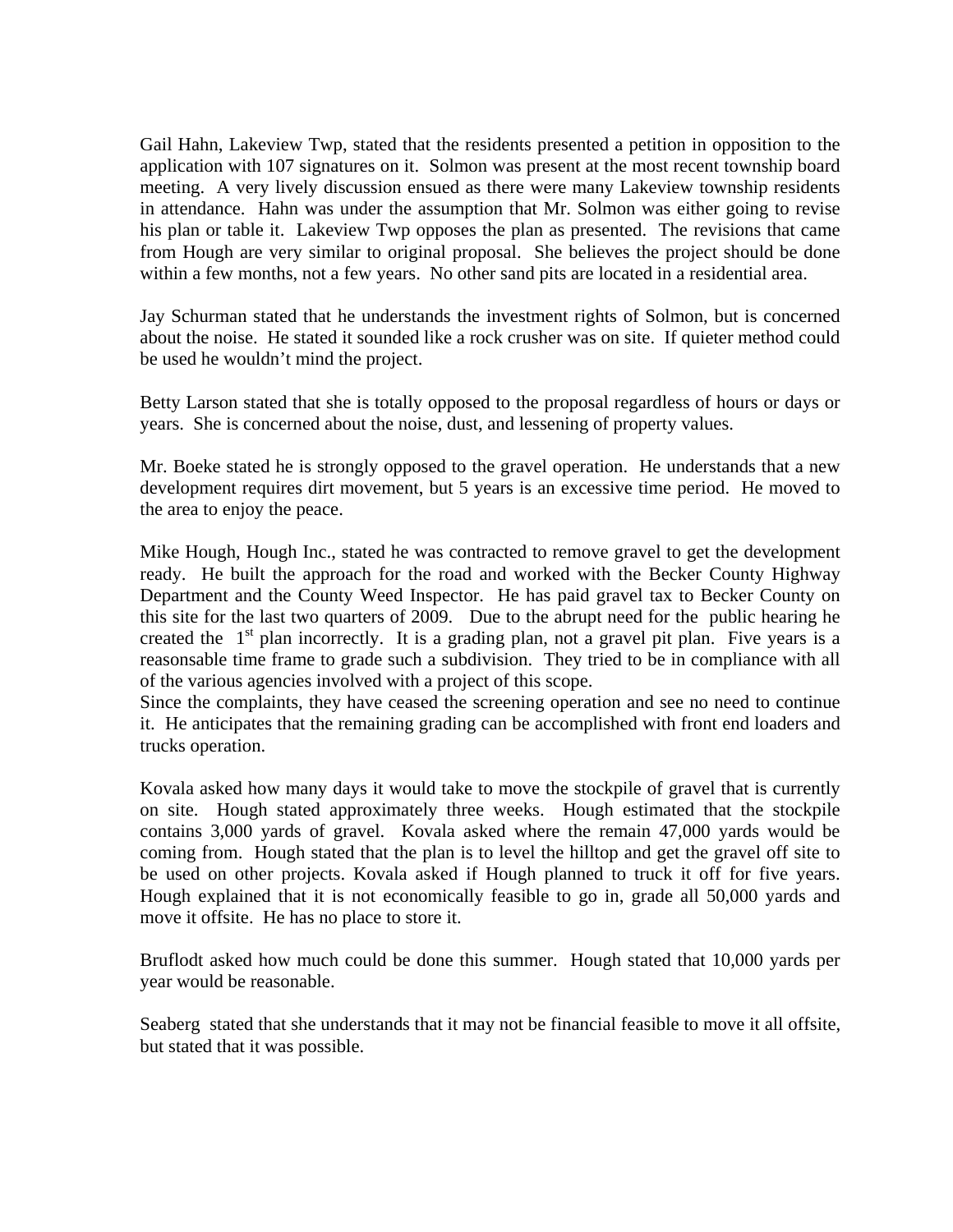Twyla Thompson testified that she enjoys her summer with guests and grandchildren and to have to listen to noise and deal with the dust several hours a day, 5 days a week would be terrible.

Maureen Story spoke in favor of growth and prosperity for the City of Detroit Lakes, but thinks that five years is too long.

Wayne Leopold stated his home is approximately 100 feet from the driveway entrance. The dust and noise devalues homes. A realtor told him it would be very difficult to sell a home next to a gravel pit. Mr. Leopold recommends 90 days to complete the project.

Rick Nelson from Hough, Inc. stated that The Chesterfield subdivision used to be a gravel pit and that he worked that pit for several years prior to the development of The Chesterfield. Nelson stated that the elevation was thirty feet high, not the flat plateau it is today.

Carl Oberholter stated that Solmon does a wonderful job on his developments but having a gravel pit right next to a residential community cannot be endorsed by the county.

Thirteen letters in the file from nearby residents all concerned with traffic, dust, noise,and property values. Letter from Larrry Remmen, Detoit Lake City Planner, requesting parameters that should be imposed if the application is approved, including 1) limiting noise and dust control, 2) limiting hours of operation from 8am -7pm with no weekend work 3) term should be as short as possible, no longer that 3-4 years until completion, 4) restoration plan and a significant bond to ensure the restoration and 5) they should be required to clean the road daily. Brad Wentz, Co Hwy Engineer, submitted a letter stating safety concerns due to the steep slope of the driveway and minimal site distance, as well as a concern for road deterioration.

McGovern stated that the existing large stockpile of gravel creates many hazards in a residential area and should be removed as soon as possible. The time frame for completion should be less than 5 years. Lien stated the requirement for issuing a CUP from the ordinance. (Chapter 8, Section 10(F)). He stated that obviously the fifth requirement has not been met because it is a nuisance to the neighboring properties. Lien doesn't like the location, and thinks the driveway is too steep for heavy trucks to stop at the bottom of the hill. Bruflodt stated that Solmon has right to develop the property, but maybe fewer lots would be preferable so that not as much gravel removal is necessary. He stated that most of the gravel mines approved are located in a desolate part of the county where there is not as much traffic. He thinks that Solmon should be able to remove whatever he can this summer and then be done. Skarie asked Hough to estimate the time necessary to complete the removal if there was no stock pile and they just trucked it out. Hough stated 5 years for 5000 dumptruck loads. Skarie asked how many loads could be taken in a day, Hough stated 1000 yards per day. Skarie said that he would then take take 50 days, not five years. Skarie would support with shorter hours, fewer days and a time frame shortened to two seasons. Knutson discussed a borrow pit, Hough has no ready market for all the gravel this year and would like permission to remove it on an as needed basis over the next five years. Skarie stated that it had to be decided whether Solmon wants to grade for a development or have a gravel pit.